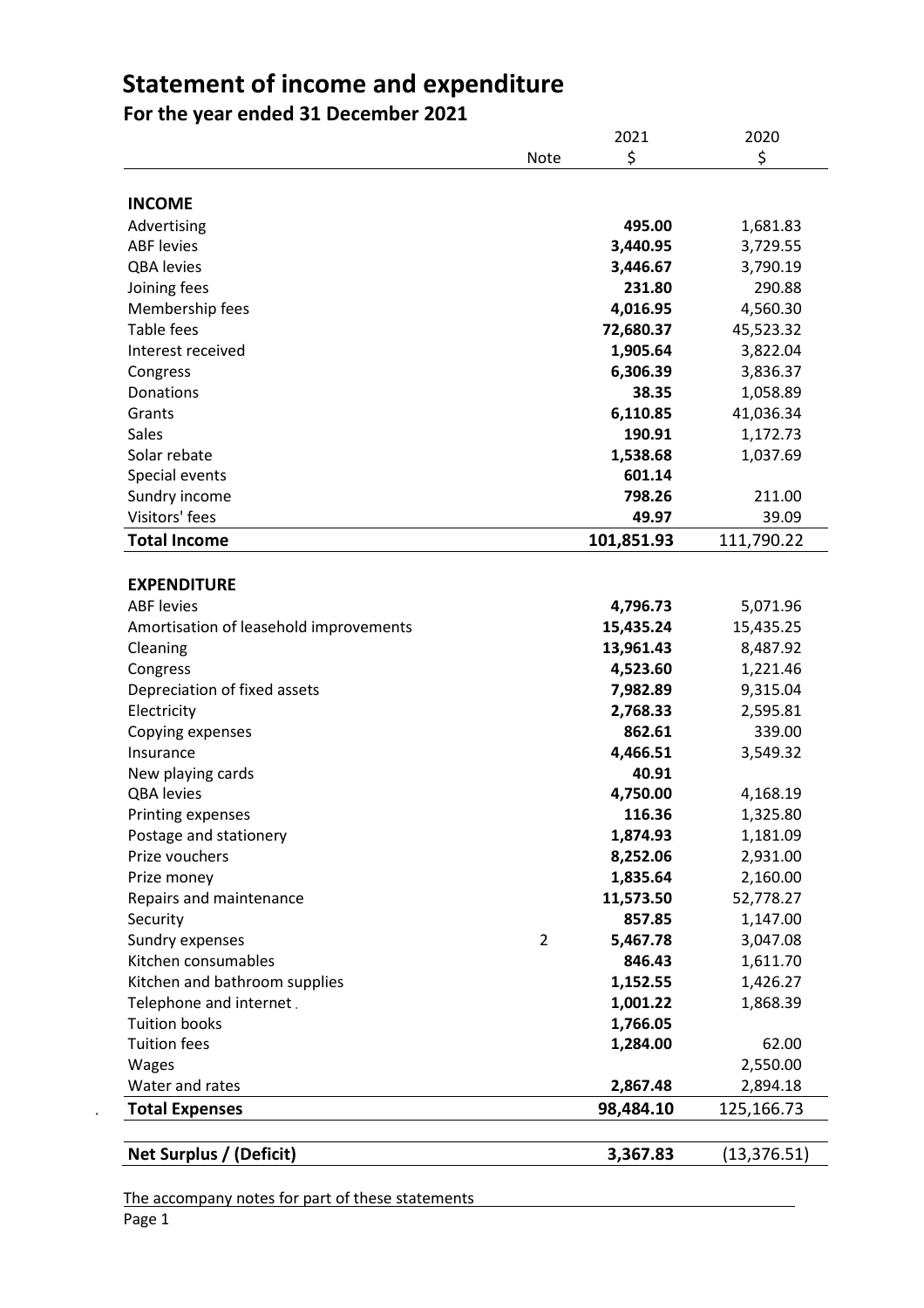## **Balance sheet**

**As of 31 December 2021** 

|                                      |             | 2021       | 2020         |
|--------------------------------------|-------------|------------|--------------|
|                                      | <b>Note</b> | \$         | \$           |
|                                      |             |            |              |
| <b>CURRENT ASSETS</b>                |             |            |              |
| Cash at bank                         |             | 7,004.81   | 6,064.29     |
| Cash at deposit - investment account |             | 250,000.00 | 206,224.63   |
| Cash at deposit - websaver account   |             | 60,084.94  | 78,962.35    |
| Deposits paid                        |             | 100.00     | 100.00       |
| <b>Total Current Assets</b>          |             | 317,189.75 | 291,351.27   |
|                                      |             |            |              |
| <b>NON-CURRENT ASSETS</b>            |             |            |              |
| Property, plant and equipment        | 3           | 353,726.44 | 376,615.57   |
| <b>Total Non-Current Assets</b>      |             | 353,726.44 | 376,615.57   |
|                                      |             |            |              |
| <b>TOTAL ASSETS</b>                  |             | 670,916.19 | 667,966.84   |
|                                      |             |            |              |
| <b>CURRENT LIABILITIES</b>           |             |            |              |
| Security deposit held                |             | 294.50     | 270.00       |
| GST payable                          |             | 417.54     | 860.52       |
| <b>Total Current Liabilities</b>     |             | 712.04     | 1,130.52     |
|                                      |             |            |              |
| <b>NET ASSETS</b>                    |             | 670,204.15 | 666,836.32   |
|                                      |             |            |              |
| <b>EQUITY</b>                        |             |            |              |
| <b>Accumulated surplus</b>           |             | 666,836.32 | 680,212.83   |
| Current year surplus / (deficit)     |             | 3,367.83   | (13, 376.51) |
| <b>Total Equity</b>                  |             | 670,204.15 | 666,836.32   |